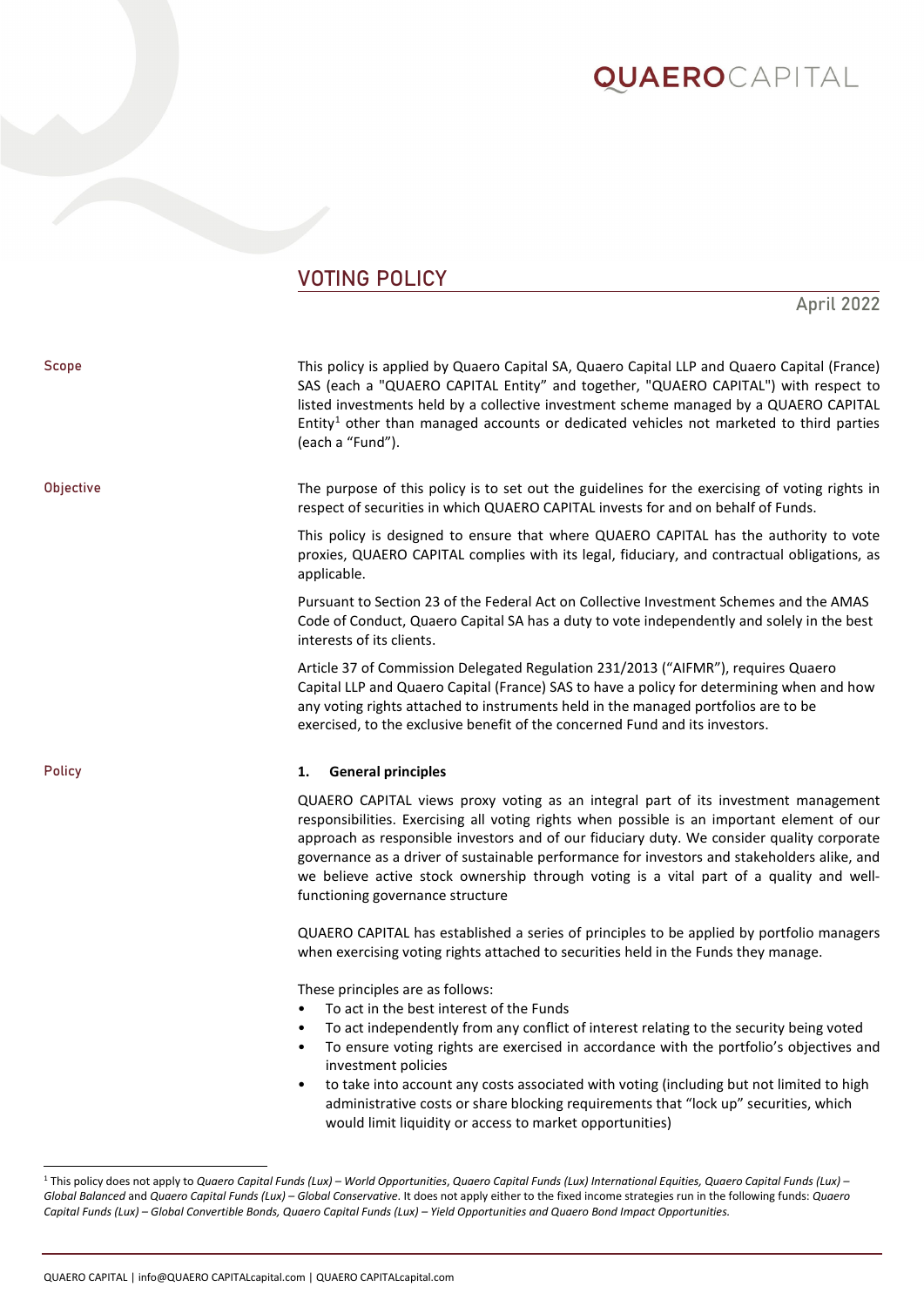# )UAEROcapital

#### **2. Applicable rules**

#### **a. Voting guidelines**

Proxy voting will be exercised taking into account the voting guidelines set forth in Appendix 2 - Proxy Voting Guidelines. The ESG team is responsible for ensuring that voting guidelines are kept up to date where necessary to reflect changes in circumstances and actual practice and that they are properly stored.

QUAERO CAPITAL supplements its internal research with external advisory services, such as proxy advisory firms. However, unless otherwise set forth herein, QUAERO CAPITAL retains full and independent discretion with respect to proxy voting decisions.

Voting guidelines describe QUAERO CAPITAL's general positions on various issues but are not intended to be exhaustive or prescriptive. Each portfolio manager retains ultimate discretion for the voting decisions.

Under normal circumstances, QUAERO CAPITAL will not vote on the following cases:

- Share-blocking requirements
- When a position is engaged in securities lending
- When meeting attendance is required to vote
- When the disclosure of beneficial ownership is required to vote
- In relation to securities held by systematic funds
- In case of an investment in a fund

#### **b. Voting process**

Proxy voting is completed through an online platform by the ESG team in compliance with instructions from the portfolio manager(s) of each Fund.

#### **c. Record keeping**

The ESG team maintains:

- A record of each proxy vote executed and the reasons behind each voting decision if such decision was inconsistent with the voting guidelines
- A record of each proxy abstained and the reason behind the abstention

#### **3. Conflicts of interest**

#### **a. Firm level**

When evaluating any given proxy, the portfolio management team considers whether there is a potential conflict relating to the security being voted, including but not limited to the following:

- A portfolio manager or a member of QUAERO CAPITAL's management team is also a board member or major shareholder of the issuer of the security being voted
- A large client of QUAERO CAPITAL is also a board member or major shareholder of the issuer of the security being voted

Any such conflict of interest is notified to the Chief Compliance Officer (CCO) of the relevant QUAERO CAPITAL Entity. If the CCO deems the conflict to be material, he/she determines whether the vote proposed by the portfolio manager is in the best interests of the Fund. If the CCO cannot conclusively determine that the vote is in the best interest of the Fund, the CCO may recommend refraining from voting or seek the advice of an independent thirdparty service to provide the proxy voting recommendation. The process is documented by the CCO.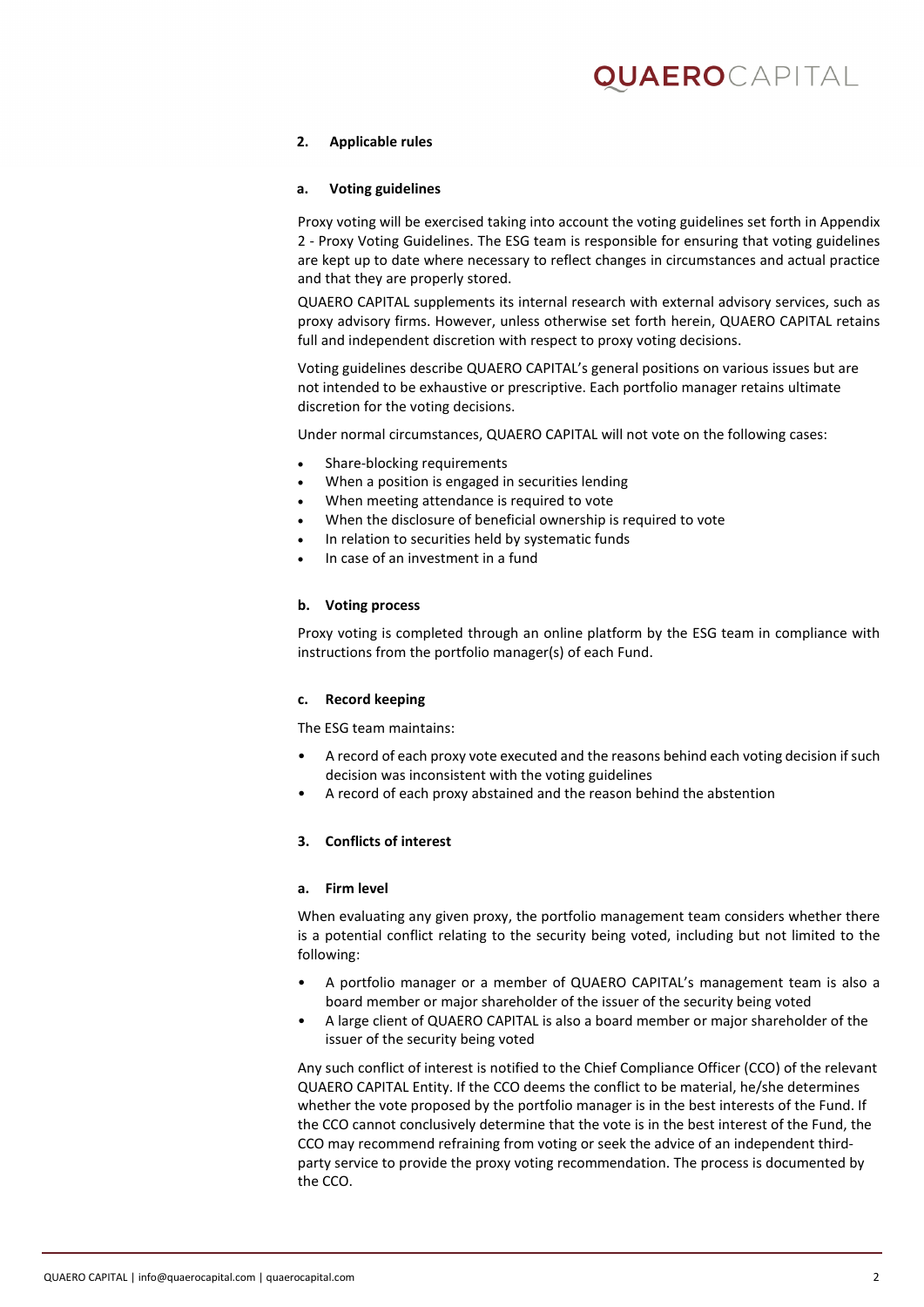#### **b. Personal level**

There may be occasions where a QUAERO CAPITAL employee has a known personal relationship with corporate directors, corporate director candidates or other roles on a company board.

All QUAERO CAPITAL employees with proxy voting responsibilities are required to report any known personal conflicts of interests regarding proxy issues with which they are involved. In such instances, the CCO of the relevant QUAERO CAPITAL Entity will log the conflict of interest and review the portfolio manager's decision on the vote.

#### **4. Reporting**

Once a year, the ESG team includes in the Annual Sustainability report a summary of votes undertaken by QUAERO CAPITAL, highlighting the % of votes completed, as well as when and why votes have been taken against board recommendation and/or voting guidelines. In addition, it will publish the full details of the proxy votes made during each year on the company website.

These reports are also available to the Management Companies of the Funds upon request.

#### **5. Class actions**

QUAERO CAPITAL does not take part in class actions.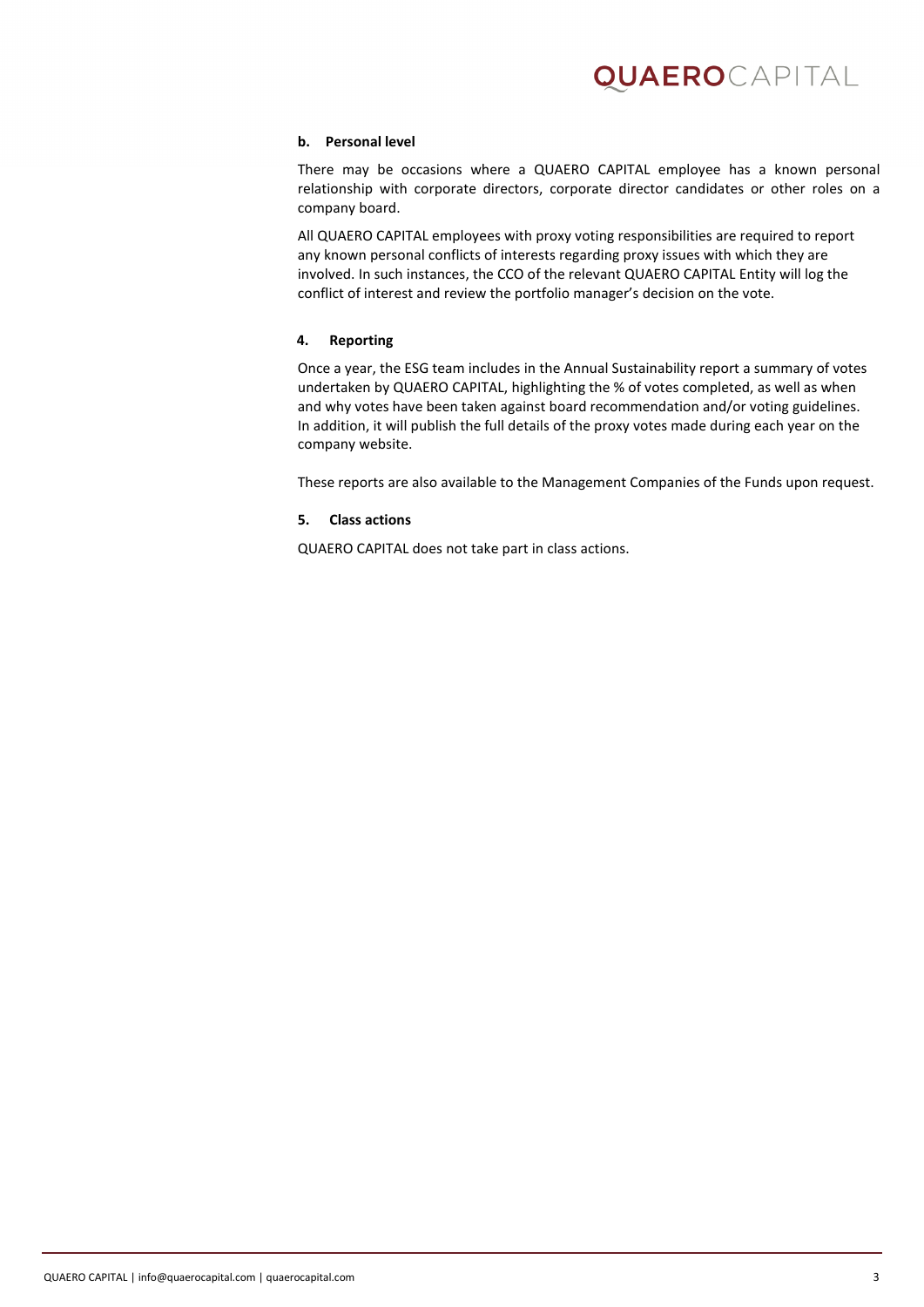#### APPENDIX 1 - PROXY VOTING PRINCIPLES

- 1. **Financial statements & audit approval** QUAERO CAPITAL will approve accounts so long as there is no reason to question their reliability. QUAERO CAPITAL will vote to approve auditors when we regard them as independent.
- 2. **Board of directors** QUAERO CAPITAL supports resolutions that promote the effectiveness of boards in acting in the best interest of shareholders. This includes consideration of independence, experience, diversity and aligned interests.
- 3. **Executive compensation** QUAERO CAPITAL supports compensations packages that ensure alignment of interest between the executives and shareholders. Performance incentives should be long-term in nature and should include equity allocation. Compensation packages considered excessive will not be supported.
- 4. **Share issuance** QUAERO CAPITAL will vote according to the interest of current shareholders and will look to avoid risk of dilution of shares. There may be instances where share issuance is beneficial, when used for employee incentives for example. QUAERO CAPITAL will review each situation on a case-by-case basis.
- 5. **Mergers & acquisitions** QUAERO CAPITAL will review each situation on a case-by-case basis, considering strategic, financial and governance risks and benefits associated with the transaction.
- 6. **Environmental and social issues** where it aligns with the best interests of shareholders, QUAERO CAPITAL will vote to encourage companies to increase transparency regarding their environmental and social policies and impacts, as well as hold companies accountable for a lack of progress on climate risk governance.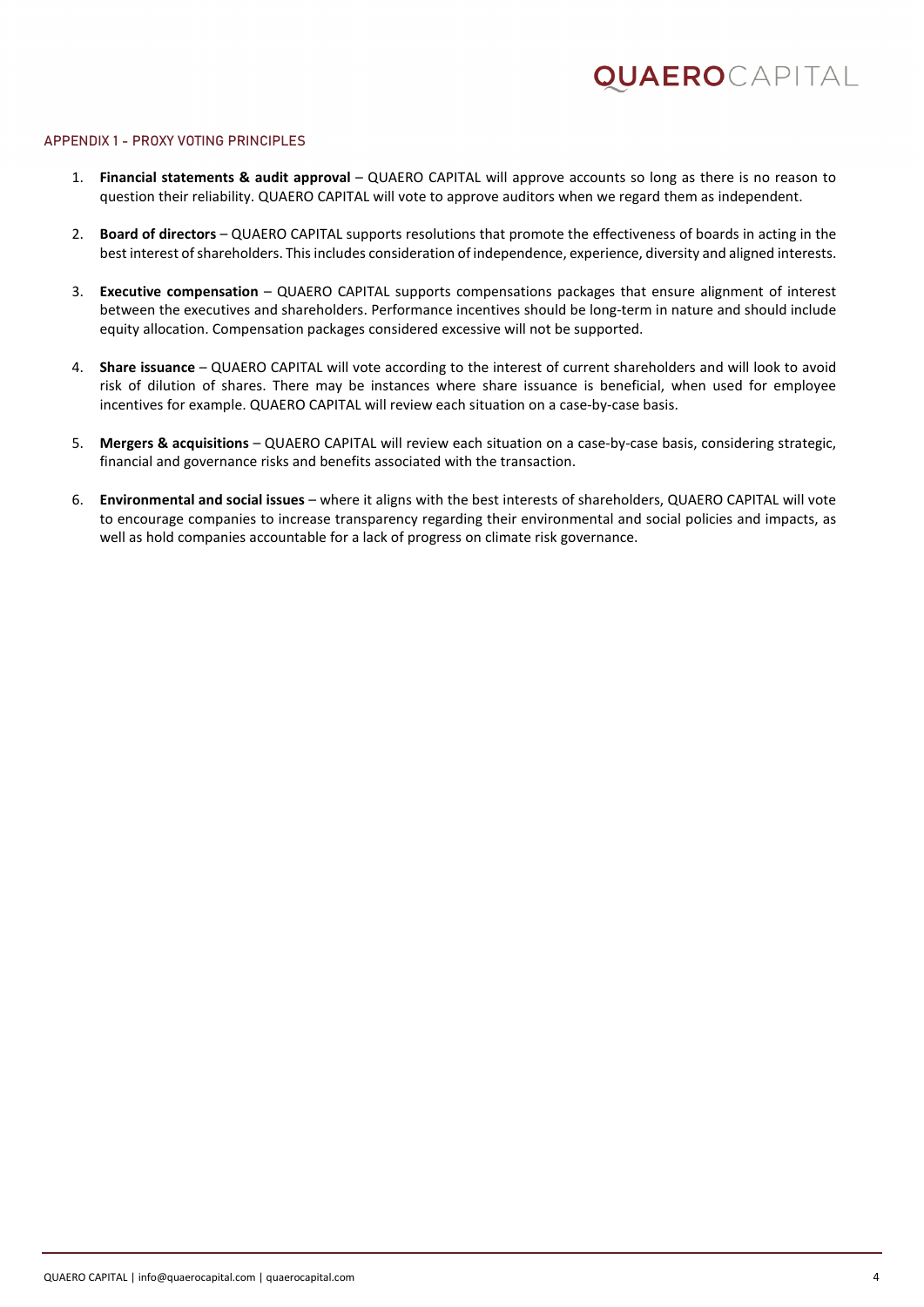#### APPENDIX 2 - PROXY VOTING GUIDELINES

#### **OPERATIONAL ITEMS**

#### **Financial statement, director report and audit approval**

We will vote against approval of the accounts when:

- The date of publication does not allow proxy voting shareholders sufficient time to review the information prior to the vote
- There are concerns on reliability of the accounts or followed procedures

#### **Appointment and compensation of auditors**

We will vote against the appointment and compensation if:

- There are serious concerns about the procedures used by the auditor
- The auditors are being changed without explanation
- Issues regarding the tenure, fees and independence of the auditors are not in line with best market practice
- Conflicts of interest arise through high non-audit fees charged by the auditor

#### **BOARDS OF DIRECTORS**

#### **Board structure**

We favour the separation of the Chairman and Chief Executive Officer roles and will vote accordingly. We do, however, recognise the combination of the roles may be called for in certain situations. For smaller companies the separation of the two roles may not be the most effective structure.

Additionally, we take a flexible stance on board structure and composition when investing in companies with a controlling founding family ownership. Often this results in the CEO and Chairman roles to be held by the same person, and it can also result in fewer independent directors on the board than would otherwise be preferable. We believe the benefits of these founding; long-term investors outweigh the corporate governance risks.

#### **Board composition**

The Board of Directors provides strategic direction for a company, and therefore benefits from the diversity and expanse of experience. We encourage companies to recruit board members from a variety of backgrounds and ethnicities, and to make every effort to recruit women to levels of fair representation.

We prefer boards where:

- Majority non-executive directors, majority of which should be independent
- An independent lead director is appointed when the role of CEO and Chairman are combined
- Size ranges from 5 to 18
- There is diversity of gender, age, nationality, educational background, and experience

We review nominated directors on a case-by-case basis and will vote accordingly.

*We consider a director independent if he/she:*

- Is neither a salaried employee or corporate officer of QUAERO CAPITAL, and has not been for the past 5 years
- Is neither a salaried employee nor corporate officer of a significant shareholder
- Is neither an employee nor a corporate officer of a significant partner
- Has no family ties with a member of the executive management or a director
- Has not been a statutory auditor of QUAERO CAPITAL during the past 5 years
- Has not been a member of the board of directors for over 12 years

#### **Board committees**

We believe it is particularly important that there exist three specialised committees that report to the board: an Audit committee, Nomination Committee and Compensation Committee.

Due to the important role played by the Audit Committee in preventing conflicts of interest when auditing accounts statements, internal control procedures and the choice of statutory auditors, we recommend at least a majority of the committee members are independent. If this is not the case, we will consider voting against a director nomination.

To be free of conflicts of interest, the compensation committee chairperson and the majority of its members should be independent. If this is not the case, we will consider voting against a director nomination.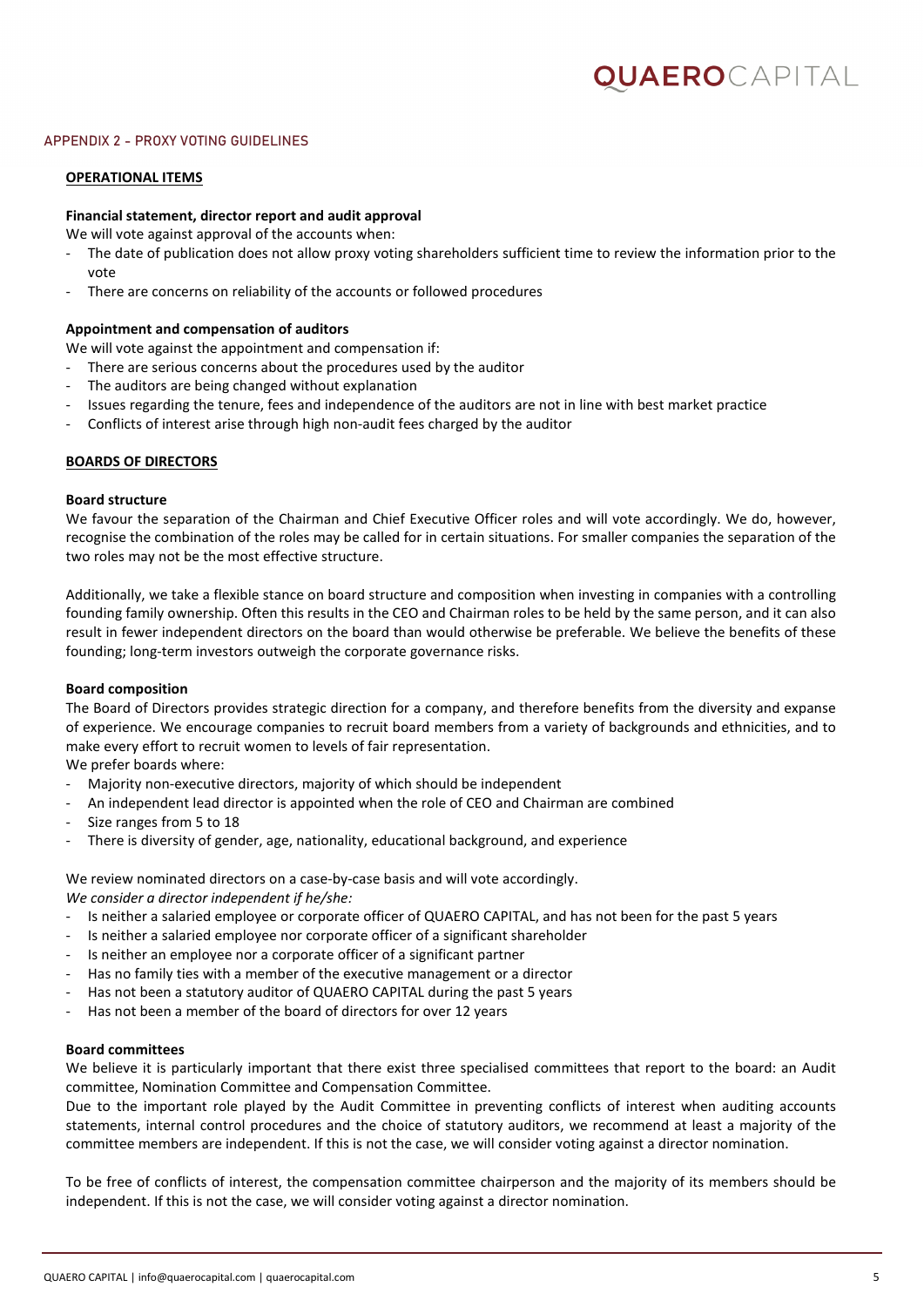We accept the presence of representatives of significant shareholders on a nomination committee in proportion to their equity or voting stake in the company, but not for audit or remuneration committees.

QUAEROCAPITAL

For those companies that are small to medium sized, we encourage the establishment of such committees when possible.

#### **Board responsiveness**

We believe that boards should acknowledge and respond sufficiently to votes that receive less than 80% support from shareholders. An issue that raises over 20% shareholder dissent should be properly examined.

#### **Board diversity**

We believe that boards made up of directors with diversity of perspectives, experiences and backgrounds can provide most value for organisations. We do not base voting recommendations on any specific quota level but may vote against the nominating committee chair when a board fails to meet legal requirements or the best practice standard in a market without sufficient explanation.

#### **EXECUTIVE COMPENSATION**

We believe that a properly constructed compensation plan should include equity ownership to align management incentives with those of shareholders.

We prefer compensation plans with sufficient weight to long-term over short-term performance, and vote against plans that are overly dilutive or that appear excessive. We also expect transparency over how bonuses are granted and against which performance targets.

Other elements we will review and consider when voting are:

- Sufficient disclosure on remuneration practices
- Remuneration that appears excessive
- Concerns about board accountability

We will consider voting against the proposed remuneration policy if:

- Performance targets are changed retrospectively
- Substantial one-off payments are made without performance criteria
- Golden handshakes / parachutes

We consider severance arrangements on a case-by-case basis.

#### **ALLOCATION OF INCOME AND CORPORATE ACTIONS**

#### **Allocation of income**

We recommend shareholder return policies that are consistent with a company's earnings and leverage, and that are to the benefit of shareholders. We will vote against the return of capital to shareholders when it seems to go against the longterm interests of QUAERO CAPITAL, often when we see a history of poor capital management.

#### **Corporate actions**

We generally approve the following requests:

- Share issuance with pre-emptive rights for less than 100% over issued capital
- Share issuance without pre-emptive rights and no mandatory priority period, within a limit of 10% of the issued capital when the proceeds are not intended for a specific purpose
- Share repurchase plans, within a limit of 15% over currently outstanding capital

We vote against requests to increase capital in the event of demand exceeding amounts submitted to shareholder vote, that would lead to a breach of the maximum dilution thresholds set above. We review proposals to approve debt issuance, or to reduce capital, on a case-by-case basis.

#### **Mergers & acquisitions**

We vote to approve mergers and acquisitions, unless:

- There is insufficient information provided to make an informed decision
- Voting rights are altered disproportionately
- The structure following the activity does not display good governance